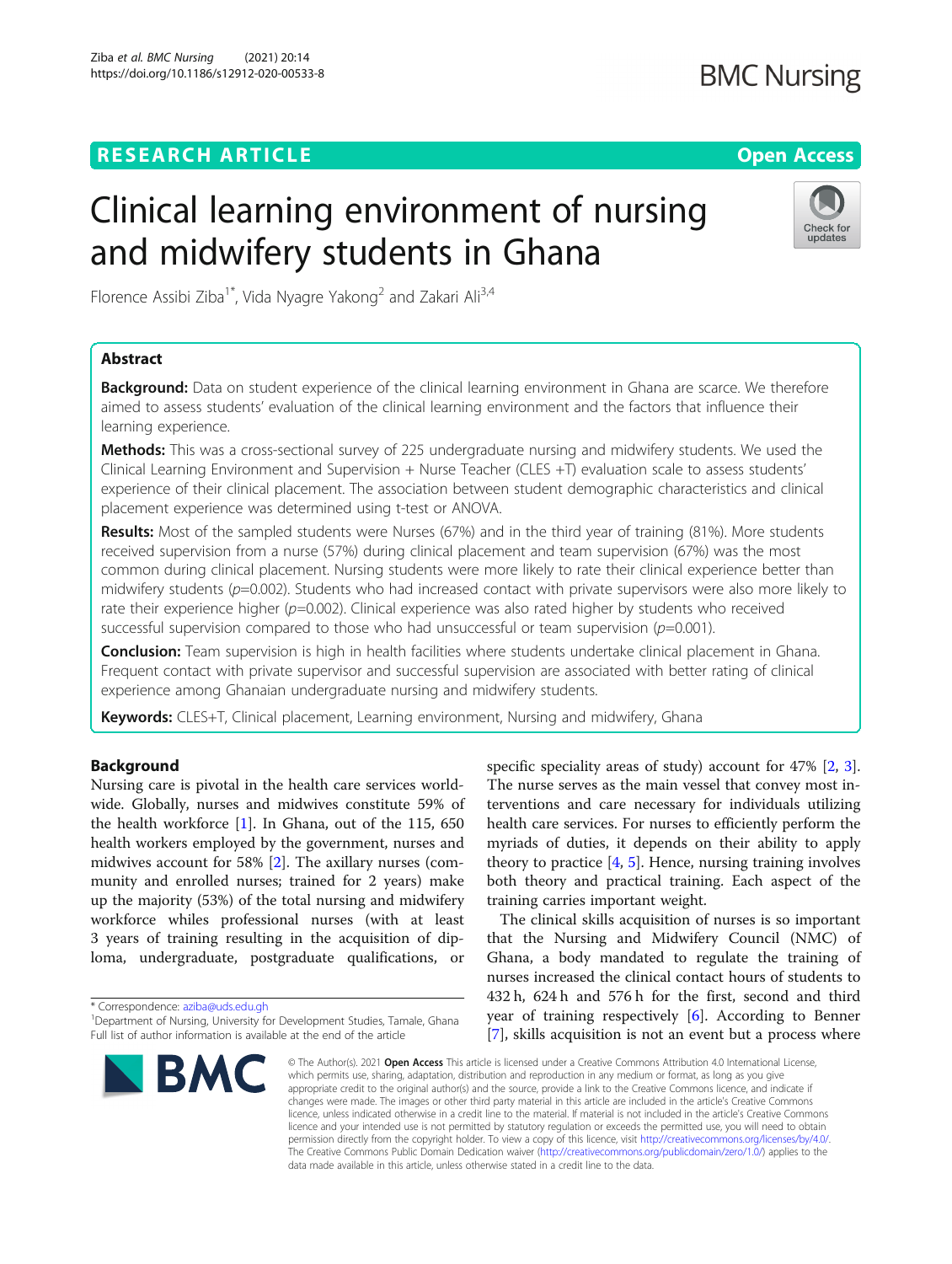individual nurses start as novice and gradually become experts. Whiles the acquisition of knowledge on the theory is done in the classroom, the skills acquisition is done in the skills laboratory and clinical learning environment or setting depending on one's level of study.

The clinical learning environment (CLE) is a complex and constantly changing setting [\[8](#page-6-0)]. The CLE can be influenced by several factors such as the kind of supervisor, the quality of feedback received by students, the context and the students [\[9](#page-6-0), [10\]](#page-6-0). Much of skills teaching are done by the nurses in clinical practice regardless of their level of education and expertise.

This implies that the quality of clinical teaching of students depends on the efficiency of the supervisor they meet in the clinical facility [\[11,](#page-6-0) [12\]](#page-6-0). In Ghana, it is regarded the responsibility of every registered nurse or midwife to provide teaching or guidance for students who work with them on their shift without any specific training for that purpose. The registered nurses supervise students and do not receive payments by any of the institutions for this service. Some of these supervisors may not be adequately prepared or motivated for the task of clinical teaching  $[9]$  $[9]$ . According to Chan and Ip  $[13]$ , their relationship is very key and determines the kind of learning environment created. A positive learning clinical environment is a result of good relationship between the supervisor and the students. Nursing students will always be motivated to learn in environments where there is mutual respect and students are involved in the team and supported with their decision making [[4\]](#page-6-0).

Constructs of the clinical learning environment positively influence students' satisfaction with their learning activities [\[14](#page-6-0)]. The pedagogical atmosphere, ward manager leadership style and supervisory relationship are important factors that contribute to satisfaction with the clinical environment. Students who have the chance to meet a supervisor on more regular basis tend to well appreciate the contribution of the clinical environment to their skills learning. Having access to a supervisor or mentor allows the student to learn more and improve the skills learning.

Despite the importance of clinical learning for nursing students, it comes with some challenges to students, faculty and supervisors. For students, depending on the level of study it can be demanding especially when students feel, they lack the right skills for a particular assigned task [[15](#page-6-0)]. They worry about the probability of supervisors holding negative perceptions about them which could affect their grading and therefore may come under "pressure" to please their supervisors [[9\]](#page-6-0).

Crowding of students in the clinical setting is a major challenge to clinical teaching and learning [[16,](#page-6-0) [17](#page-6-0)]. Overcrowding in the ward makes it difficult for both students and clinical supervisors to engage meaningfully.

When student numbers are high it means studentpreceptor ratios will be higher than required for effective clinical learning. When students are more than the physical space can accommodate it becomes very difficult for staff to even assist them to learn clinical skills [[18](#page-6-0)]. In Ghana, the ration of a supervisor to student is approximately 1: 10 or more students in a shift  $[19]$  $[19]$ . This is because students are required to do their clinical placement only in the hospital setting. Therefore, the need to improve clinical nursing education is an important aspect of training of nurses. Thematic areas of importance in improving clinical nursing education include having positive clinical environment, effective clinical supervision, adequate assessment of students and clinical-academic collaborations [[20\]](#page-6-0). However, there are no current studies reporting the student evaluation of their clinical placement experience in Ghana. We examined nursing and midwifery students' evaluation of their clinical placement using the CLES+T.

#### Methods

#### Study design and setting

This was a cross-sectional study involving undergraduate nursing and midwifery students of the University for Development Studies on clinical placement in health facilities in the Tamale Metropolis.

The Tamale Metropolitan Assembly (normally of a population of ≥250, 000) is one of the 260 Metropolitan, Municipal (normally of a ≥95,000 population) and District (normally of a ≥75,000 population) Assemblies in Ghana. Tamale is the capital town of the metropolis and the Northern region of Ghana. Until 2004, it was a municipality. It is the largest of the 16 metropolitan, municipal and district assemblies in the northern region of Ghana. According to the 2010 population and housing census, the metropolis has a population 223,252 made up of 49.8 and 50.2% males and females respectively. Though the main language of the people is Dagbani, due to its cosmopolitan nature, all the different Ghanaian languages can be heard in the municipality [\[21](#page-6-0)].

Apart from the University for Development studies which trains nurses and midwives among other health professionals, the metropolis has two of the oldest nursing training institutions in Ghana; the Tamale Nursing and midwifery training college and the Tamale community health nursing school. One of the three teaching hospitals in Ghana- The Tamale Teaching Hospital, is located in this metropolis. Students are, therefore, placed in this hospital and three other public hospitals (Tamale Central, West and the Seventh Day Adventist hospitals) for the clinical practicum.

#### Sampling and clinical placement

Purposive and convenient sampling techniques were used. Purposive, because only students who were toward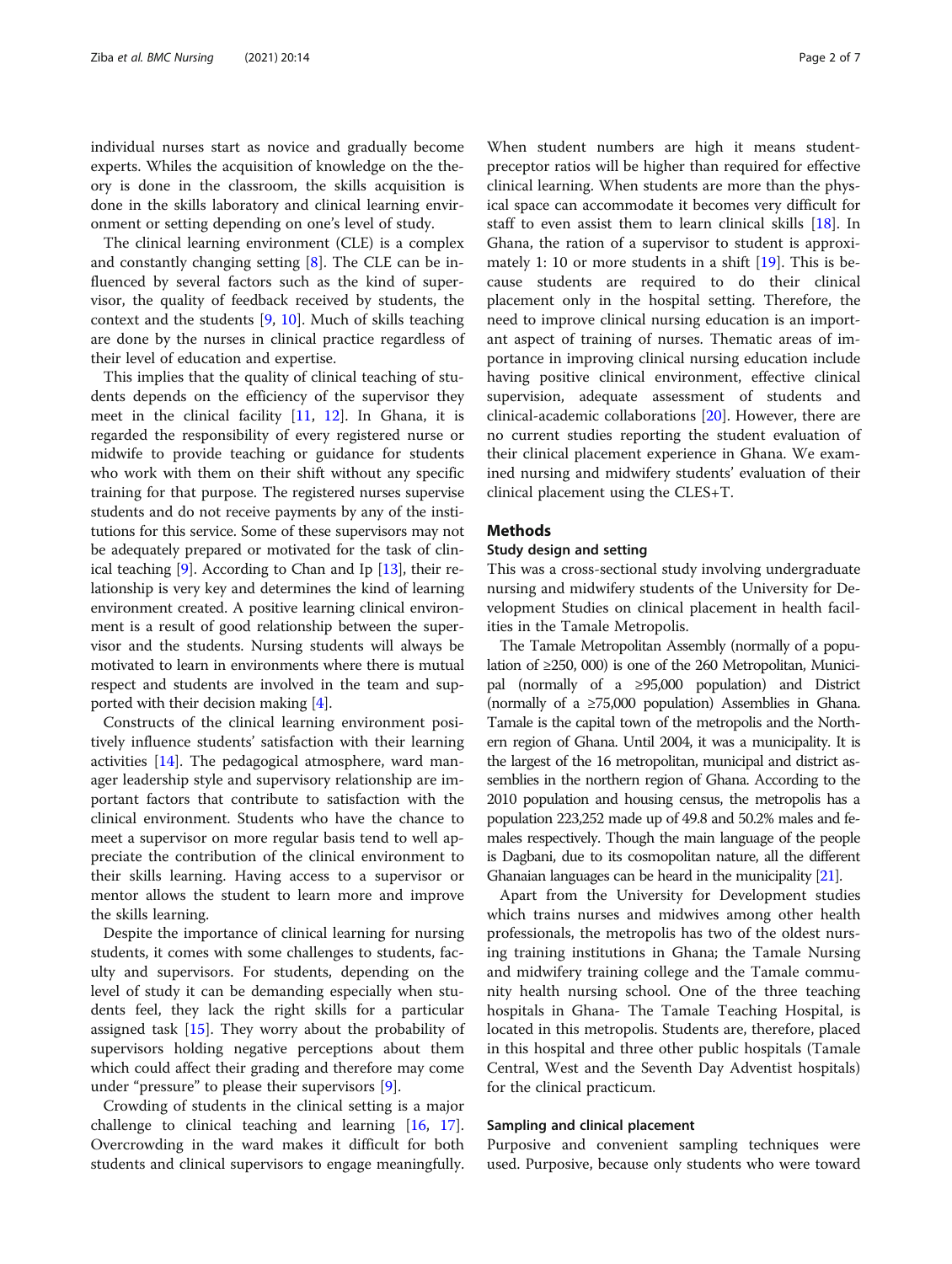the end of their studies (third and fourth years' students) for nursing and midwifery degree were selected to participate in the study. Undergraduate education in Ghana is for 4 years and range from level 100 to level 400. The clinical supervisors sign off the clinical assessment of the students. This assessment constitutes 40% of the mark a student will score in his or her practical exams for the semester. The rest of the 60% is from Objective Structured Clinical Examination (OSCE) conducted by the training institutions (the school). The clinical placement of undergraduate students is divided into intra semester (students are placed for 1 day each week whiles they continue with their lectures and academic activities) and after semester (when students are done with their lectures and examination for the semester and proceed to spend the rest of it clinical placement. This comprise of four to ten weeks block for first and second semesters respectively). This was to ensure that students had enough exposure to clinical placement to enable them to evaluate their experience. However, it was convenient because students in these year levels who were available and willing to participate were selected.

The questionnaire was administered to students by the researchers in the university campus. The questionnaire was self-administered and participants were allowed to take the questionnaires home and return completed copies to the researchers.

#### The study questionnaire

We used the English version of the Clinical Learning Environment and Supervision + Nurse Teacher (CLES +T) evaluation scale [\[22](#page-6-0)] with prior permission. This psychometric testing scale consists of a total of 34 items within five sub-dimensions. The sub-dimensions are: pedagogical atmosphere on the ward (nine items), leadership style of the ward manager (four items), premises of nursing on the ward (four items), supervisory relationship (eight items), and role of the nurse teacher in clinical practice (nine items). The questions were scored on a five-point Likert scale of 1 to 5. The scores were as follows: 1=fully disagree, 2=disagree to some extent, 3=neither agree nor disagree, 4=agree to some extent and 5= fully agree. We added questions on programme of study and level.

#### Statistical analysis

Statistical analyses were done using SPSS version 21. Demographic characteristics of students are presented as frequencies and percentages. Internal consistency was checked for the overall scale and each of the five dimensions using Cronbach's alpha. There was high internal consistency of the overall CLES  $+T$  (Cronbach's alpha = 0.904). The five dimensions also showed high internal consistency with Cronbach's alpha values ranging from 0.713 to 0.903 which showed the suitability of the use of this scale (Additional file [1\)](#page-5-0). The method of supervision was categorised into three based on responses to six questions. Unsuccessful supervision was assigned based on a combination of three alternative questions: (i) the student did not have a named supervisor; (ii) a personal supervisor was named, but the relationship with this person did not work; and (iii) the named supervisor changed during the training course. Team supervision was assigned based on a combination of: (i) the supervisor varied according to shift or place and (ii) the supervisor had several students. Successful supervision was where students had a named mentor and the relationship worked in practice [\[23,](#page-6-0) [24\]](#page-6-0).

An overall mean score of the questionnaire was calculated for each student by calculating the mean score of all questions. Scores on the five sub-dimensions were also calculated for each student using scores of the questions that make up those dimensions. Higher scores indicate more agreement with the statements.

The association between student demographic characteristics and clinical placement experience and mean scores was determined using t-test or ANOVA as appropriate. We determined associations of the overall mean score on CLES+T and the sub-dimensions using the mean scores (continuous) as dependent variable and demographic characteristics (binary/categorical) and clinical experience (binary/categorical) as independent variables.

#### Results

#### Background characteristics and clinical experience of students

Majority of the sampled students were undergraduate nursing students (67%) and were in their third year (81%) of study. More than five in ten students received supervision from a nurse (57%) during clinical placement while nurse specialists (4%) provided least supervision. Team supervision (where students are not assigned to specific supervisor but are qualified or registered nurses on duty for the shift do the supervision) (67%) was the most common supervision students received during clinical placement. About three in ten students reported unsuccessful supervision (29%) while only 4% received successful supervision during clinical placement. Moreover, most students did not have one on one contact with their supervisor (46%) and the most frequent private contact with clinical supervisor was once or twice during the course of placement (27%) (Table [1](#page-3-0)).

#### Mean scores on the overall scale and sub-dimensions

Students had good perceptions of their clinical placement (mean CLES  $+ T = 3.24$ ). Student perceptions on the sub-divisions of  $CLES + T$  varied considerably. The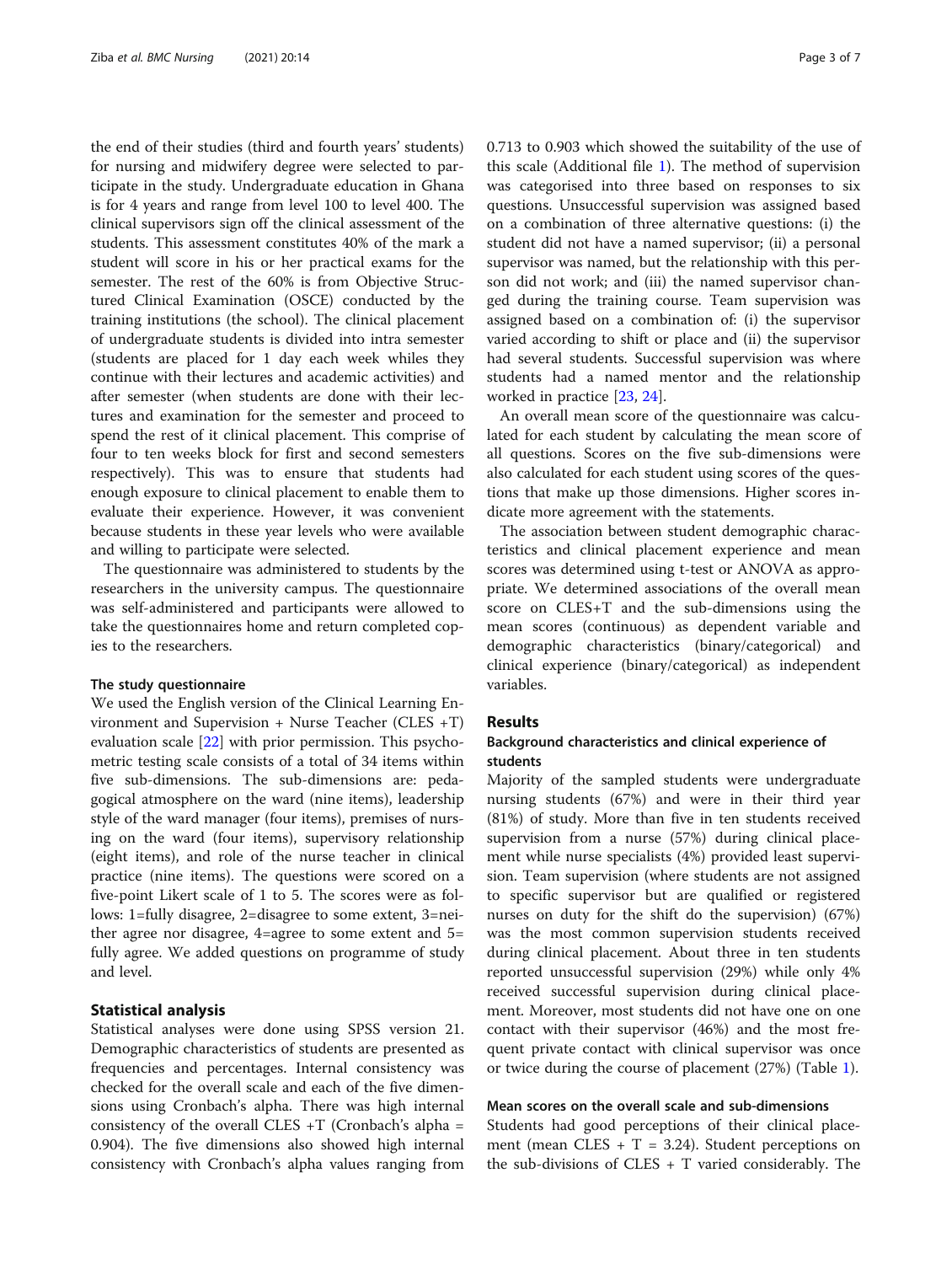<span id="page-3-0"></span>Table 1 Background characteristics and clinical experience

| Characteristic, n (%)                        | Summary values ( $n = 225$ ) |  |  |  |
|----------------------------------------------|------------------------------|--|--|--|
| Programme of study                           |                              |  |  |  |
| <b>BSc. Nursing</b>                          | 150 (66.7)                   |  |  |  |
| <b>BSc. Midwifery</b>                        | 75 (33.3)                    |  |  |  |
| Level (year)                                 |                              |  |  |  |
| 300 (third)                                  | 42 (18.7)                    |  |  |  |
| 400 (fourth)                                 | 183 (81.3)                   |  |  |  |
| Title of clinical supervisor                 |                              |  |  |  |
| Nurse                                        | 129 (57.3)                   |  |  |  |
| Nurse specialist                             | 8(3.6)                       |  |  |  |
| Assistant ward manager                       | 16(7.1)                      |  |  |  |
| Sister/ward manager                          | 40 (17.8)                    |  |  |  |
| Midwife                                      | 32 (14.2)                    |  |  |  |
| Method of supervision                        |                              |  |  |  |
| Unsuccessful supervision                     | 66 (29.3)                    |  |  |  |
| Team supervision                             | 151 (67.1)                   |  |  |  |
| Successful supervision                       | 8(3.6)                       |  |  |  |
| Frequency of private contact with supervisor |                              |  |  |  |
| Not at all                                   | 104 (46.2)                   |  |  |  |
| Once or twice during the course              | 61(27.1)                     |  |  |  |
| Less than once a week                        | 10(4.4)                      |  |  |  |
| About once a week                            | 23 (10.2)                    |  |  |  |
| More often                                   | 27 (12.0)                    |  |  |  |

highest score was for the Leadership style of the ward manager (3.6) while Role of the nurse teacher in clinical practice (3.06) dimension of CLES + T was least scored (Table 2).

#### Association between student demographics, clinical experience and mean CLES + T score

The results show that mean CLES + T score was not associated with year of study even though third year students had a little higher scores than fourth year students (3.3 vs 3.2,  $p=0.405$ ). Mean CLES + T score associated weakly with the title of assigned clinical supervisor  $(p=$ 0.063). There was evidence of association between mean

**Table 2** Mean score on the CLES  $+$  T and dimensions

| ltem                                           | Mean (SD)   |
|------------------------------------------------|-------------|
| Total CLES + T                                 | 3.24(0.60)  |
| Dimensions of $CLES + T$                       |             |
| Pedagogical atmosphere                         | 3.29(0.72)  |
| Leadership style of the ward manager           | 3.63(0.85)  |
| Premise of nursing on the ward                 | 3.19(0.94)  |
| Supervisory relationship                       | 3.20 (0.96) |
| Role of the nurse teacher in clinical practice | 3.07(0.84)  |

score and student programme of study, with nursing students scoring a little higher than midwifery students  $(p=$ 0.002); hence, nursing students perceived their clinical learning environments better than midwifery students. Students who had successful supervision were more likely to have higher scores than those who did not  $(p=$ 0.001). Students who reported increased contact with their private supervisors had higher mean scores  $(p=$ 0.002) (Table 3).

#### Association between student demographics, clinical experience and mean score of the dimensions of CLES + T

We investigated the relationship between mean scores of the five dimensions of CLES + T and student's demographic factors and clinical placement experience. The data show that method of supervision and frequency of private contact with supervisor were associated with the Pedagogical atmosphere dimension of CLES + T. For example, while students who received successful supervision (3.6) had better perceptions of the Pedagogical atmosphere, those who had unsuccessful supervision (3.1) and those who received team supervision (3.4) had poor perceptions. Only the method of supervision

Table 3 Association between student demographics, clinical experience and mean CLES + T score

| Factor                                       | Mean (SD)   | <b>Test statistic</b>                |
|----------------------------------------------|-------------|--------------------------------------|
| Programme of study                           |             |                                      |
| <b>BSc. Nursing</b>                          |             | 3.15 (0.55) $t = -3.1$ , $p = 0.002$ |
| <b>BSc. Midwifery</b>                        | 3.14(0.67)  |                                      |
| Level (year)                                 |             |                                      |
| 300 (third)                                  |             | 3.32 (0.75) $t = 0.84$ , $p = 0.405$ |
| 400 (fourth)                                 | 3.22(0.56)  |                                      |
| Title of clinical supervisor                 |             |                                      |
| Nurse                                        |             | 3.15 (0.55) $F = 2.27$ , $p = 0.063$ |
| Nurse specialist                             | 3.36(0.51)  |                                      |
| Assistant ward manager                       | 3.44(0.53)  |                                      |
| Sister/ward manager                          | 3.42(0.63)  |                                      |
| Midwife                                      | 3.26 (0.75) |                                      |
| Method of supervision                        |             |                                      |
| Unsuccessful supervision                     |             | 3.07 (0.68) $F = 7.38$ , $p = 0.001$ |
| Team supervision                             | 3.38 (0.54) |                                      |
| Successful supervision                       | 3.83(0.43)  |                                      |
| Frequency of private contact with supervisor |             |                                      |
| Not at all                                   | 3.14 (0.61) | $F = 4.51, p = 0.002$                |
| Once or twice during the course              | 3.26(0.55)  |                                      |
| Less than once a week                        | 2.83(0.53)  |                                      |
| About once a week                            | 3.46(0.60)  |                                      |
| More often                                   | 3.53(0.53)  |                                      |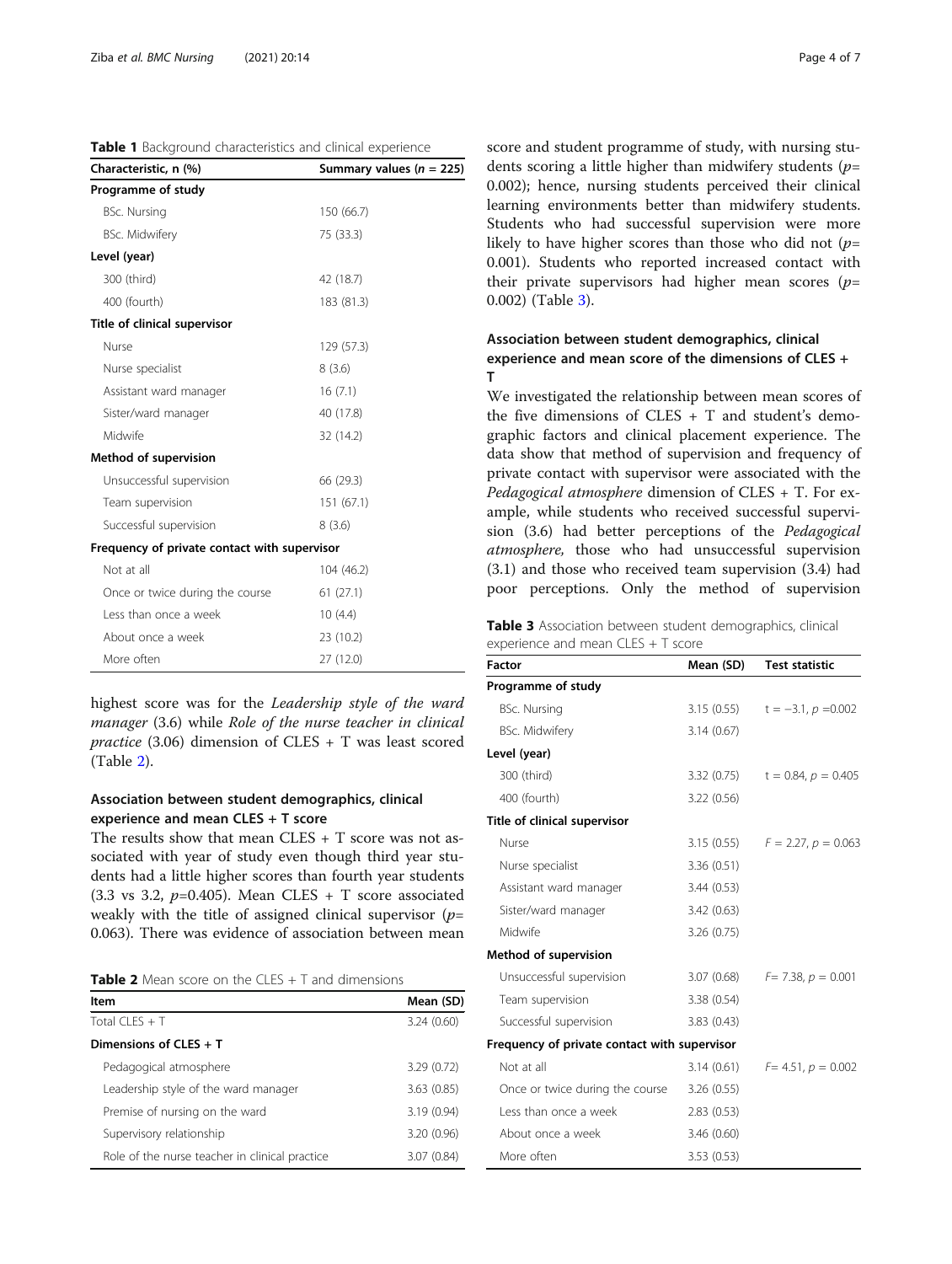students received was associated with the Leadership style of the ward manager dimension of CLES +T ( $p=$ 0.023). Premise of nursing on the ward dimension was associated with the programme of study of students and their frequency of private contact with supervisor  $(Table 4)$ .

In addition, Supervisory relationship was associated with programme of study  $(p=0.002)$ , frequency of contact with private supervisor  $(p=0.001)$  and method of supervision received ( $p < 0.001$ ). The last dimension of CLES + T: Role of nurse teacher in clinical practice was also associated with programme of study  $(p=0.010)$  and method of supervision  $(p=0.015)$  (Table 5).

#### Discussion

In this cross-sectional study among undergraduate nursing and midwifery students in the Tamale metropolis of Ghana, we assessed students' evaluation of their clinical

Table 4 Association between student demographics, clinical experience and mean score of first three dimensions of CLES + T

| <b>Dimension</b>                             | Mean (SD)   | <b>Test statistic</b>                 |
|----------------------------------------------|-------------|---------------------------------------|
| Pedagogical atmosphere                       |             |                                       |
| Method of supervision                        |             |                                       |
| Unsuccessful supervision                     |             | 3.06 (0.81) $F = 5.07$ , $p = 0.007$  |
| Team supervision                             | 3.37(0.66)  |                                       |
| Successful supervision                       | 3.56(0.76)  |                                       |
| Frequency of private contact with supervisor |             |                                       |
| Not at all                                   |             | 3.17 (0.76) $F = 5.45, p < 0.001$     |
| Once or twice during the course 3.32 (0.65)  |             |                                       |
| Less than once a week                        | 2.70(0.60)  |                                       |
| About once a week                            | 3.64(0.55)  |                                       |
| More often                                   | 3.60(0.63)  |                                       |
| Leadership style of the ward manager         |             |                                       |
| Method of supervision                        |             |                                       |
| Unsuccessful supervision                     |             | 3.39 (0.84) $F = 3.86$ , $p = 0.023$  |
| Team supervision                             | 3.72(0.84)  |                                       |
| Successful supervision                       | 3.75 (0.91) |                                       |
| Premise of nursing on the ward               |             |                                       |
| Programme of study                           |             |                                       |
| <b>BSc. Nursing</b>                          |             | 3.09 (0.93) $t = -2.23$ , $p = 0.027$ |
| <b>BSc. Midwifery</b>                        | 3.39 (0.96) |                                       |
| Frequency of private contact with supervisor |             |                                       |
| Not at all                                   |             | 3.10 (0.93) $F = 3.13$ , $p = 0.016$  |
| Once or twice during the course              | 3.14(0.98)  |                                       |
| Less than once a week                        | 2.73(0.84)  |                                       |
| About once a week                            | 3.35(0.97)  |                                       |
| More often                                   | 3.70 (0.81) |                                       |

|  |  |  | Table 5 Association between student demographics, clinical     |  |  |
|--|--|--|----------------------------------------------------------------|--|--|
|  |  |  | experience and mean score of last two dimensions of CLES $+$ T |  |  |

| <b>Dimension</b>                               |             | Mean (SD) Test statistic              |
|------------------------------------------------|-------------|---------------------------------------|
| Supervisory relationship                       |             |                                       |
| Programme of study                             |             |                                       |
| <b>BSc. Nursing</b>                            |             | 3.06 (0.93) $t = -3.09$ , $p = 0.002$ |
| <b>BSc. Midwifery</b>                          | 3.48 (0.96) |                                       |
| Frequency of private contact with supervisor   |             |                                       |
| Not at all                                     |             | 2.98 (0.93) $F = 4.95$ , $p = 0.001$  |
| Once or twice during the course 3.97 (0.88)    |             |                                       |
| Less than once a week                          | 3.55(0.89)  |                                       |
| About once a week                              | 3.49 (0.94) |                                       |
| More often                                     | 3.36 (0.94) |                                       |
| Method of supervision                          |             |                                       |
| Unsuccessful supervision                       |             | 2.93 (1.10) $F = 8.42$ , $p < 0.001$  |
| Team supervision                               | 3.26(0.86)  |                                       |
| Successful supervision                         | 4.27(0.31)  |                                       |
| Role of the nurse teacher in clinical practice |             |                                       |
| Programme of study                             |             |                                       |
| <b>BSc. Nursing</b>                            |             | 2.97 (0.81) $t = -2.60$ , $p = 0.010$ |
| <b>BSc. Midwifery</b>                          | 3.27(0.86)  |                                       |
| Method of supervision                          |             |                                       |
| Unsuccessful supervision                       |             | 3.07 (0.82) $F = 4.30, p = 0.015$     |
| Team supervision                               | 3.02(0.83)  |                                       |
| Successful supervision                         | 3.90 (0.76) |                                       |

experience in health facilities using the Clinical Learning Environment and Supervision + Nurse Teacher (CLES +T) evaluation scale. The main findings are that; more students received supervision from nurses during clinical placement and team supervision was the most common supervisory type. Nursing students were more likely to rate their clinical experience better than midwifery students and students who had increased contacts with private supervisors were more likely to rate their experience higher. Clinical experience was also evaluated better by students who received successful supervision compared to those who had other forms of supervision.

The higher likelihood of nurses than other health professionals such as midwives to provide supervision to students on clinical placement in this setting may be explained by the type of skills and competencies students are placed to acquire. This is because many basic skills for both nursing and midwifery as well as advanced skills are taught by nurses as most of those skills are general until students, such as the midwifery students move on to perform specific midwifery skills. The higher rating of clinical placement by nursing students than midwifery students in the present study could mean that midwifery students were expecting that since they are midwives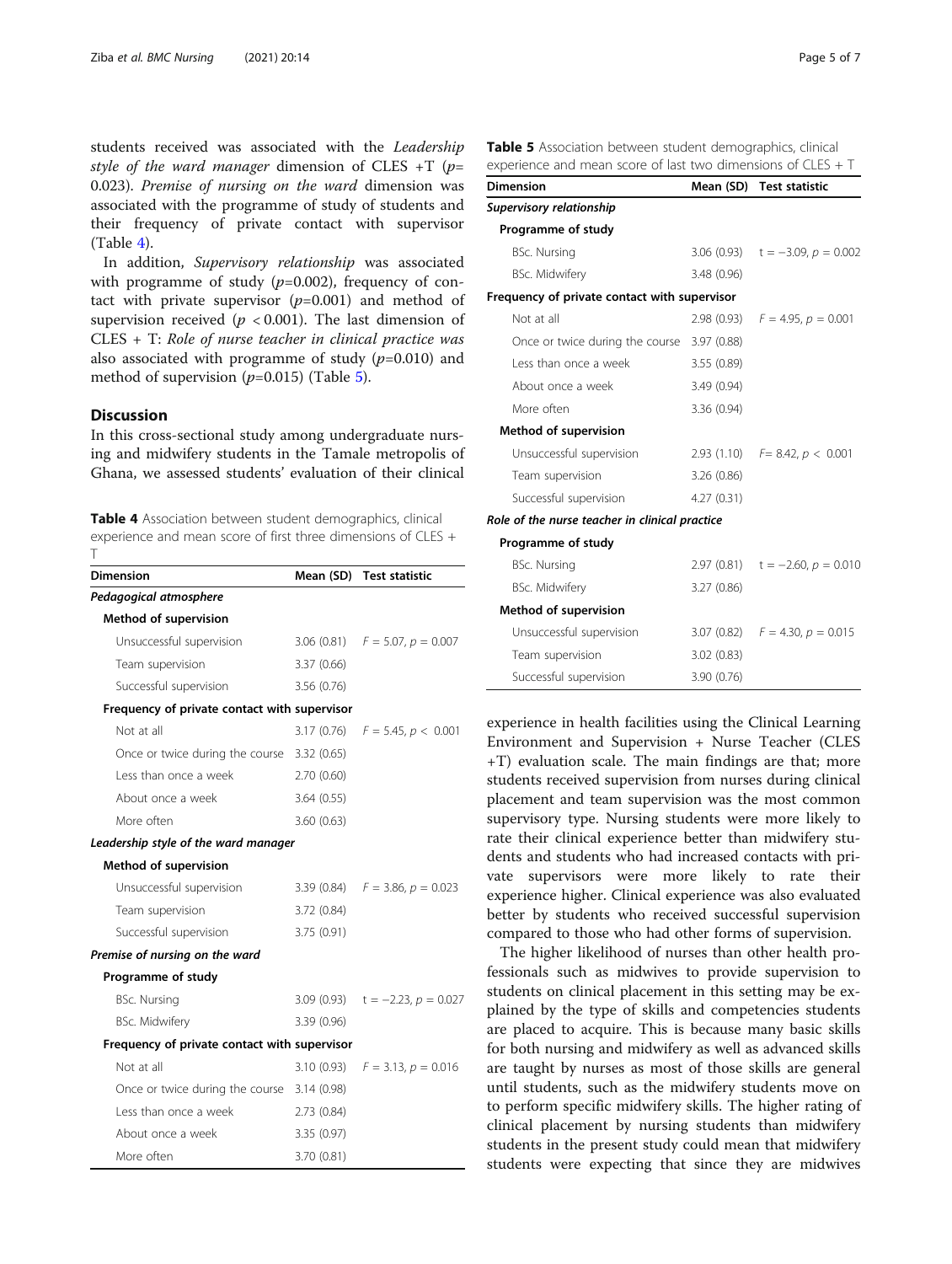<span id="page-5-0"></span>they needed to have been supervised by only midwives; there is also the tendency to view midwifery practice totally separate from nursing practice, which in fact, should not be the case because most basic skills performed in midwifery practice also occur in nursing practice. This is a perception that needs more exploration to inform students' experience and appreciation of their practice and skills acquisition. It is, therefore, useful for students to be made aware of this ahead of their clinical placement to avoid being unsatisfied with the initial nurse dominant supervision they receive.

We find that frequency of contact with private supervisor was associated with high evaluation of clinical experience by both nursing and midwifery students. These findings are consistent with the results from Cyprus [[14\]](#page-6-0), Slovakia [\[25](#page-6-0)], northern Italy [\[26](#page-6-0)] and Sweden [[27](#page-6-0)] where nursing students evaluated their clinical experience better with private supervision. As team supervision was higher and likely to be poor among students, it is reasonable that contact with private supervisors with a high tendency for tailored training to receive high rating. There is high need for private supervision as revealed in the study and calls for students to make more efforts and make good use of this opportunity whenever available to gain the needed skills. We recommend that clinic or ward staff also endeavour to provide private supervision to increase the quality of clinical experience of students.

Consistent with previous findings [[14,](#page-6-0) [23,](#page-6-0) [26\]](#page-6-0), successful supervision was associated with higher evaluation of student clinical experience. However, this has not always been the case in all studies [\[28\]](#page-6-0). Successful supervision constitutes having a named mentor and a perception of the relationship having worked out. Therefore, it is understandable that students who had successful supervision rated their overall clinical experience better. For improved clinical experience of students, mentors and students should work together to achieve a successful supervision.

To the best of our knowledge, this is the first attempt to report nursing and midwifery students' evaluation of their clinical placement in Ghana. The findings could be useful to health institutions and providers such as hospitals and clinics involved in the training of nursing and midwifery students to achieve better clinical experience and skills acquisition. However, the results of the study should be interpreted keeping some limitations in mind. First, our sample consisted of more nursing students than midwifery students, so the generalizability of the findings may be less applicable to midwifery students. Second, most supervisors at the ward level were often of a lower educational level than the students which could affect the quality of supervision and supervisory relationship. While this is not a typical limitation of the study, it

may have influenced the evaluation of student experience of their clinical placement. Third, the CLES+T questionnaire has not been validated in this setting. However, we do not think this would have affected our results greatly, as the questionnaires were administered in the original English language not translated into a different Ghanaian language. The tests for reliability of the CLES+T using Cronbach's alpha were also within acceptable ranges indicating its suitability. In spite of these limitations, our results provide important insights into the experiences of nursing and midwifery students during clinical placement in Ghana.

#### Conclusion

Team supervision is high in health facilities where students undertake clinical placement in Ghana; nursing students are more likely to rate their clinical experience better than midwifery students and students with increased contacts with private supervisors were more likely to rate their experience better. Frequent contact with private supervisor and successful supervision are associated with better rating of clinical experience among Ghanaian undergraduate nursing and midwifery students.

#### Supplementary Information

The online version contains supplementary material available at [https://doi.](https://doi.org/10.1186/s12912-020-00533-8) [org/10.1186/s12912-020-00533-8.](https://doi.org/10.1186/s12912-020-00533-8)

Additional file 1. Test for internal consistency of CLES + T (Cronbach's alpha)

#### Abbreviation

CLES+T: Clinical Learning Environment and Supervision + Nurse Teacher evaluation scale

#### Acknowledgements

We are grateful to all the participants of the study. We also thank the original authors of CLES+T for giving the permission to use the questionnaire for this study.

#### Authors' contributions

FAZ conducted the interview and wrote the manuscript. VNY Planned and designed the study. ZA entered, performed data analysis, results interpretation and wrote manuscript. All authors reviewed the final manuscript draft and approved the final version for publication.

#### Funding

We did not receive external funding for this study.

#### Availability of data and materials

The data supporting the conclusions of this article are included within the manuscript. The datasets could be obtained from the corresponding author upon reasonable request.

#### Ethics approval and consent to participate

The study was granted ethical approval by the Research and Ethical Committee of the School of Allied Health Sciences of the University for Development Studies, Tamale, Ghana. Participation was purely voluntary. Participants verbally agreed to participation and provided written informed consent for participation. Participants were told they could decide to withdraw from the study anytime without any consequences. The purpose of the study and the assurance of confidentiality of information were